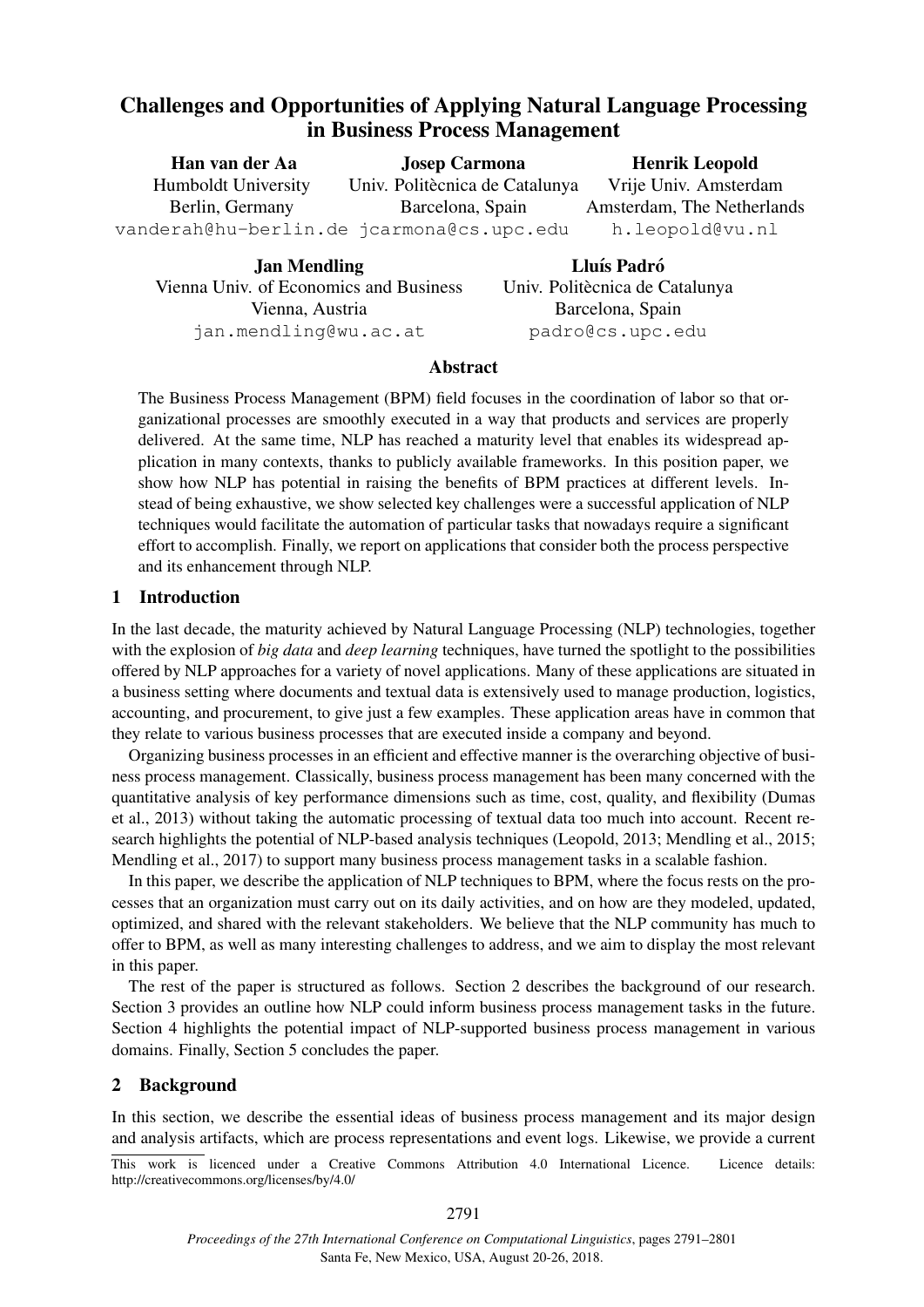perspective on NLP and how it can be oriented towards improving BPM in a general setting.

#### 2.1 Requirements of Business Process Management

Business process management is concerned with various management activities that are related to business processes (Dumas et al., 2013). In line with Mendling et al. (2017), we describe three levels of business process management as illustrated in Figure 1. The top level called multi process management is concerned with the identification of the major processes of an organization and the prioritization of these. The middle level is concerned with the management of a single process along the classical BPM lifecycle (Dumas et al., 2013) including the steps of discovery, analysis, redesign, implementation and controlling. The level of process instance management deals with planning the tasks of a process, executing them, monitoring them, and potentially adapting the instance if required. All the three layers make use of business process models and event data.



Figure 1: Three Levels of Business Process Management (taken from (Mendling et al., 2017)).

### 2.2 Process Representations

A variety of representation formats can be used to capture process information in informational artifacts (Wolter and Meinel, 2010), including process models (Davies et al., 2006), natural language descriptions (Phalp et al., 2007), spreadsheets (Krumnow and Decker, 2010), and checklists (Reijers et al., 2017). The representation format used to provide process information to users should be well-suited for its particular purpose, in two ways: A format should convey its informational content in a useful manner and the intended users should be able to appropriately understand the received format (van der Aa, 2018).

Representation formats emphasize different aspects of business processes. This means that the choice for a certain representation format depends on the intended focus of an informational artifact. For instance, *natural language text* can be very useful to provide process participants with detailed insights on how to perform complex tasks (Baier and Mendling, 2013). However, for a process participant who needs to be sure that all necessary steps are performed, a *checklist* might be more useful. This later format could be more suitable because it emphasizes the information that is of primary importance for that purpose. Furthermore, process models have been found to be better suited to express complex execution logic of a process in a more comprehensive manner than natural language (Mendling, 2008, p.23).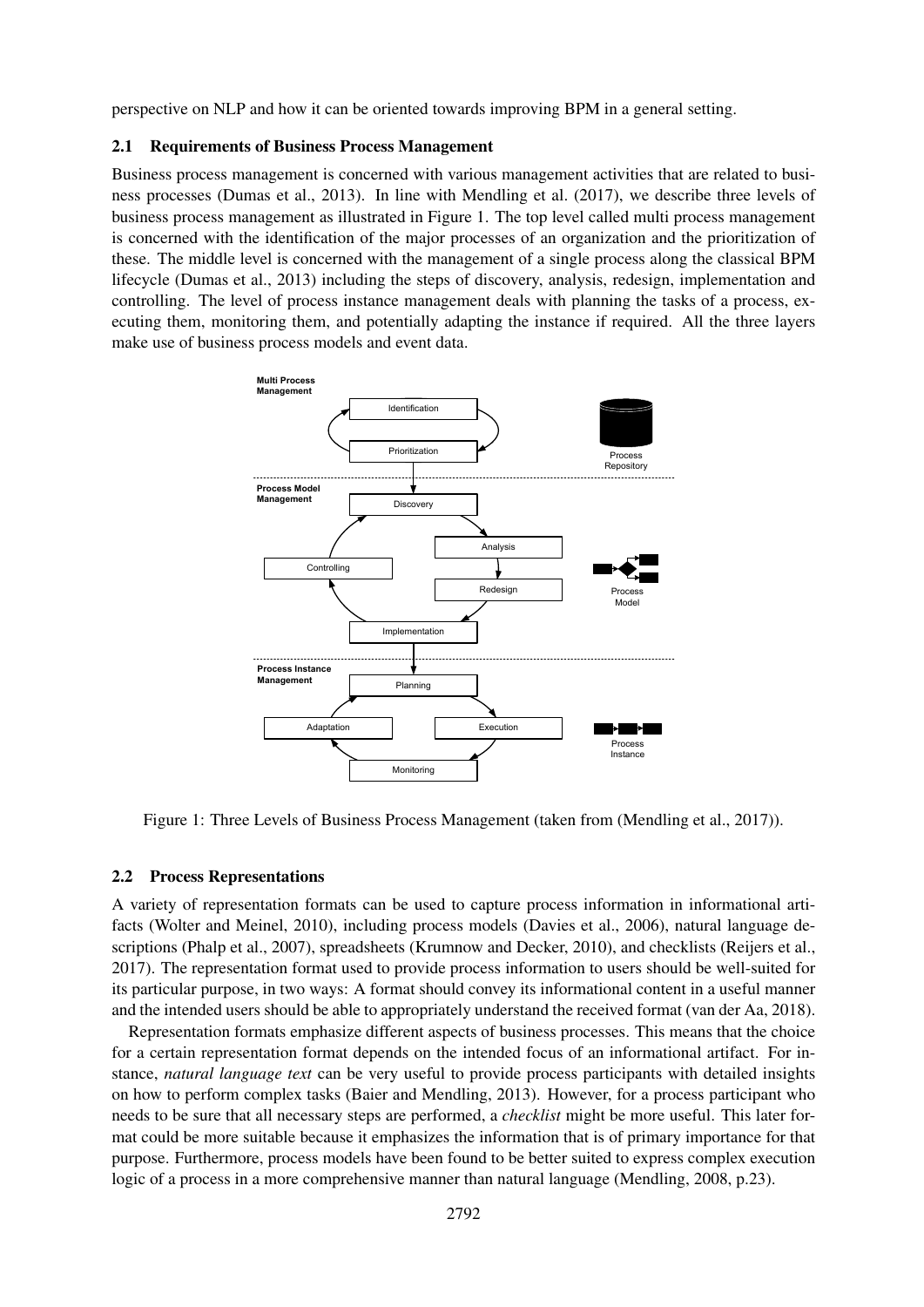

Figure 2: A textual and a model-based description of a bicycle manufacturing process.

It is also important that users of an informational artifact are able to work well with the employed representation format. The ability of users to do so can depend on their familiarity and preferences with respect to different formats. Research by Figl and Recker (2016) shows that people prefer different process representation formats depending on the application purpose and on the *cognitive style* of the user. For example, some participants were found to prefer textual descriptions over process models, whereas others preferred models over text for the same purpose. The influence of user preferences on the choice for model or text-based process representations is also recognized by Recker et al. (2012) and Chakraborty et al. (2010).

Figure 2 shows an example of two different process representations, namely a process model and a textual process description. On the left- hand side, we observe a textual description, which comprises nine sentences. On the right-hand side, a corresponding model-based description can be seen, modeled using the Business Process Model and Notation (BPMN). The model contains eight activities, which are depicted using boxes with rounded edges. The diamond shapes that contain a plus symbol indicate concurrent streams of action; the diamond shapes containing a cross represent decision points. The gray shades suggest correspondences between the sentences and the activities of the process model.

#### 2.3 Event Data for the Footprints of Process Executions

Information systems supporting processes in organizations enable the persistent storage of process executions, in large log files denoted *event logs*. Event logs can be seen as a tabular representation of all the necessary events for a process execution (denoted as *case*) to be accomplished. Table 1 provides an excerpt of an event log for the bicycle manufacturing process used in this paper. Three important elements (columns in the table) that identify an event (row) in an event log are: i) the case ID (to identify the process instance or case executed), ii) the timestamp (to identify when the event was executed), and iii) the activity name (to identify the task performed). Extra information in form of additional columns may exist, to provide contextual information to the execution of events. For instance, in the table three cases appear: case 1 denotes an order that was rejected, case 2 denotes an order that was completely executed till the bicycle assembly, and case 3 is ongoing.

In contrast to the process representations described in the previous section, event logs describe the reality, i.e., the recorded events witnessing all process instances stored in the information system. We will refer to event logs in this paper in particular parts, to highlight the importance to relate observed and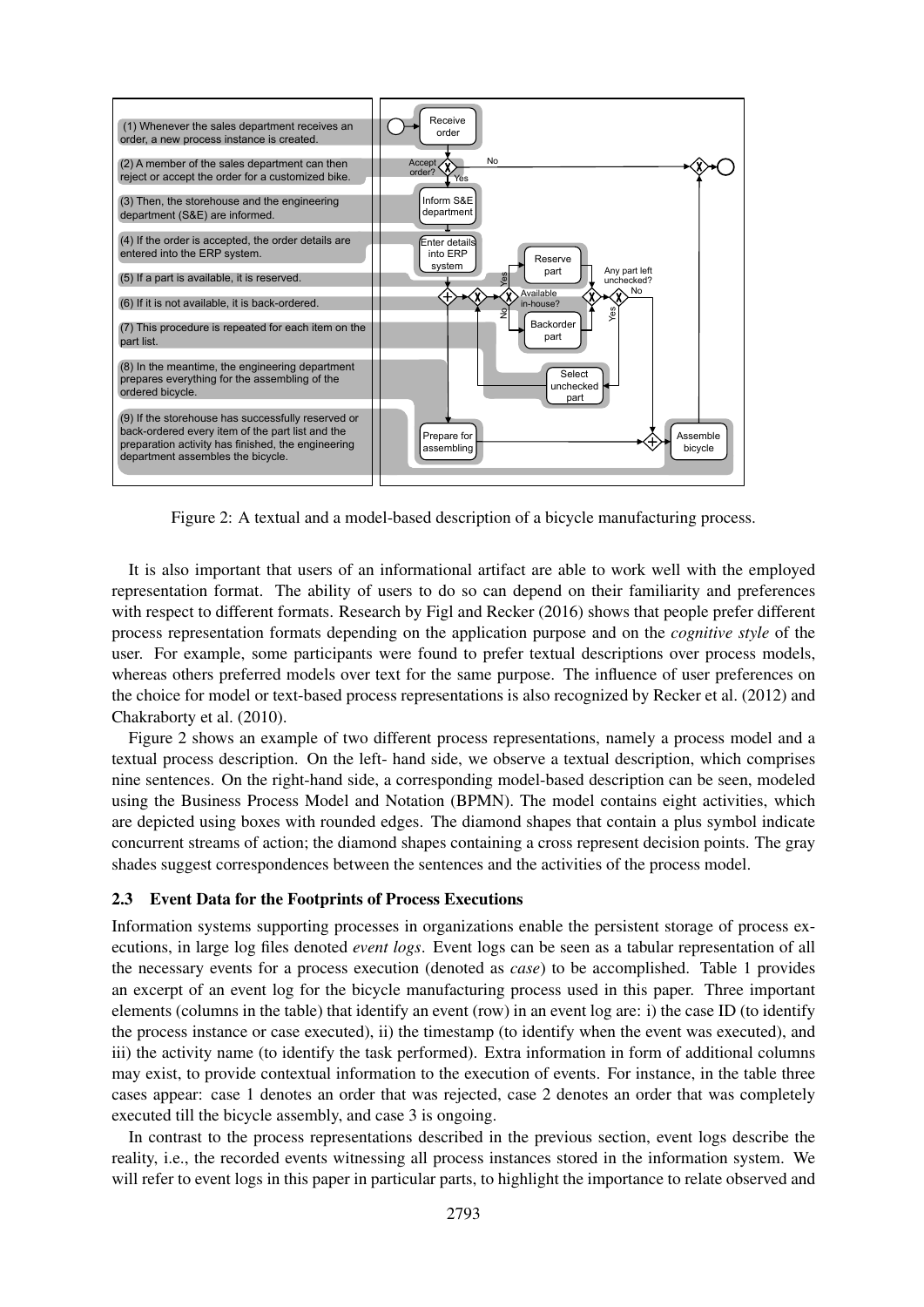| Event          | Case ID               | Activity            | Timestamp          | Dept.        | Add. Data     |
|----------------|-----------------------|---------------------|--------------------|--------------|---------------|
|                |                       | Receive Order       | 10-04-2015 9:08am  | <b>Sales</b> | Reject        |
| 2              | 2                     | Receive Order       | 10-04-2015 10:03am | <b>Sales</b> | Accept        |
| 3              | 2                     | Inform S&E dept.    | 10-04-2015 10:05am | <b>Sales</b> |               |
| $\overline{4}$ | 2                     | Enter details ERP   | 10-04-2015 10:09am | <b>Sales</b> |               |
| 5              | 2                     | Prepare for assemb. | 10-04-2015 10:10am | Eng.         |               |
| 6              | 2                     | Reserve part        | 10-04-2015 10:12am | Storeh.      | Wheel         |
| 7              | 2                     | Sel uncheck. part   | 10-04-2015 11:12am | Storeh.      | <b>Breaks</b> |
| 8              | 2                     | Backorder part      | 10-04-2015 12:06am | Storeh.      | <b>Breaks</b> |
| 9              | 3                     | Receive Order       | 10-04-2015 13:18am | <b>Sales</b> | Accept        |
| 10             | $\mathcal{D}_{\cdot}$ | Assemble bycicle    | 11-04-2015 10:03am | Eng.         |               |

Table 1: Part of an event log for the bicycle manufacturing process.

modeled behavior.

# 2.4 NLP Capabilities and Frameworks

There are several existing NLP technologies that can be more or less straightforwardly applied to BPM. As illustrated in Fig. 2, a textual description of a bussiness process is a text where several actors are mentioned, and their actions and interactions described. Thus, out-of-the-box analyzers can be used to structure the content of the text. Tools such as Stanford Core (Manning et al., 2014), FreeLing (Padró and Stanilovsky, 2012), Apache OpenNLP<sup>1</sup>, or NLTK (Bird et al., 2009) can be used to extract predicates and involved actors via SRL, perform WSD to identify domain objects that may be mentioned using different words, solve coreferences to decide which of the mentioned actors correspond to the same entity, decide which order the described actions must follow or whether there are choices or loops, etc.

However, existing analysis pipelines are still below optimal performance, specially in the more semantic tasks (WSD, coreference, SRL, temporal relation extraction, etc.) and on an unrestricted domain (process descriptions may report organization processes in a huge range of sectors –health, education, banking, manufacturing, etc).

So, several challenges for NLP researchers can be found in the application to BPM:

- Improvement of the performance of individual analyzers, specially at the semantic/pragmatic level (e.g. in Figure 2, the mentions *the sales department* in sentence (1), and *a member of the sales department* in sentence (2) are actually referring to the same actor in the process, but a coreference system would consider them two different entities).
- Domain adaptation methods to tune generic NLP processors to deal with process descriptions in a specific organization or sector. This may require the creation/acquisition of tailored ontologies that help specifying with the right terms important parts of the process and relations among these relevant domain concepts.
- Definition of new tasks, such as the detection of exclusivity, parallelism/concurrency, decision points, or iteration of tasks described in the text (e.g. the phrase *this procedure* or the marker *in the meantime* in sentences (7) and (8) in Figure 2 are ambiguous with respect their antecedent, and each interpretation leads to different formal models).
- Use of world knowledge to improve the results (often some steps or relations among tasks are omitted because the reader is assumed to be able to understand it using common sense or domain knowledge, such as that a payment happens always after an invoice is emitted, or that a bicycle can not be assembled until all required parts have been obtained).

<sup>1</sup>https://opennlp.apache.org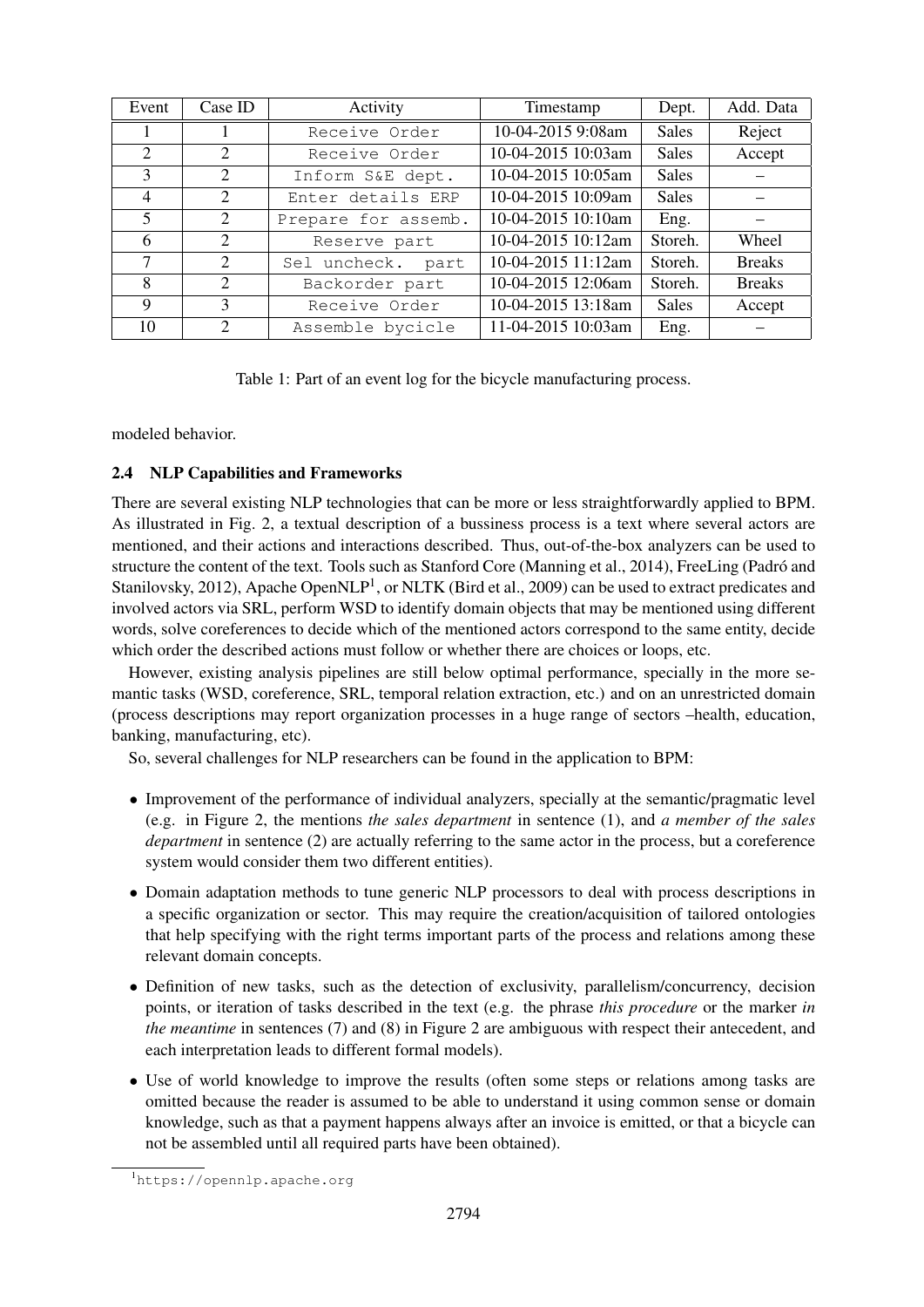• Information extraction from event logs. Among others, interesting directions is the elicitation through NLP techniques of process steps for loosely specified processes, projecting event logs for events at a given granularity level, etc.

### 3 Expanding BPM Capabilities through NLP

In this section, we provide interesting research directions based on incorporating/extending NLP capabilities in the three levels described in Fig. 1.

#### 3.1 Multi-Process Management

Multi process management is concerned with the identification of the major business processes of a company and the prioritization of these processes. The overall landscape of business processes is often represented as a process architecture, which is stored in a business process repository. Large multinational corporations often maintain several thousand process models in such repositories.

Prior research on multi process management has focused on repository management, building on techniques for determining process similarity (Dijkman et al., 2011), automatically matching business process models (Weidlich et al., 2010), and other querying techniques (Leopold et al., 2017). Several concepts have been proposed on top including automatic refactoring (Weber et al., 2011) including harmonization of terminology (Pittke et al., 2015), automatic service derivation (Leopold et al., 2015), semantic search (Thomas and Fellmann, 2009) and merging business process models (Rosa et al., 2013).

Several challenges remain in this area including the following (Mendling et al., 2015). First, the availability of a business process repository bears the potential to discover an overarching formal ontology that captures the full spectrum of operations of a company. Second, content captured in the repository might be automatically categorized, for example with respect to documentation standards such as ISO:9001. Such tasks require the application and adaptation of existing NLP techniques in this specific context.

#### 3.2 Process Management

Several important challenges need to be tackled so that tasks in the process model management stage of Fig. 1 such as discovery, analysis, redesigning and controlling of processes are excelled at organizations. In this section we focus on providing examples of key enablers for tackling these challenges.

The discovery of processes concerns the identification of the main processes in an organization, and the corresponding elicitation into a (graphical) notation such as BPMN, which facilitates the communication between the stakeholders involved in a process. In practice, this phase is often implemented using workshop meetings, requiring quite significant efforts to materialize a process model from the conversations arising in these meetings. An alternative is the use of process mining techniques, which enable, for instance, the automatic discovery of process models from event logs (van der Aalst, 2016).

NLP techniques can be applied at very different granularities to boost the discovery of precise process model descriptions of a process. Among the available techniques, we highlight the most disruptive ones:

- *Transform textual descriptions into process models*: The creation of process models consumes up to 60% of the time spent on process management projects. This is a paradox, because there are often extensive textual process documentations available in organizations. Therefore, automatically transforming textual process descriptions to process models represents a particularly attractive use case. Several techniques have been developed for this purpose (Friedrich et al., 2011). These use tailored NLP techniques in order to identify actions, e.g. "*The sales department receives an order*", and their inter-relations, e.g. "*If the order is accepted, the order details are entered into the system*. These extracted components represent the foundation for the generation of a process model from a text. However, a number of challenges still remain for this endeavor. For instance, techniques must be able to identify sentences that provide contextual information, rather than describe process steps. Furthermore, the inherent ambiguity of natural language can lead to different interpretations regarding the process that is described (Van der Aa et al., 2016).
- *Translate process models*: Sometimes the same process (e.g., the admission process to enroll in a university) is defined multiple times (e.g., several universities in several countries, or a worldwide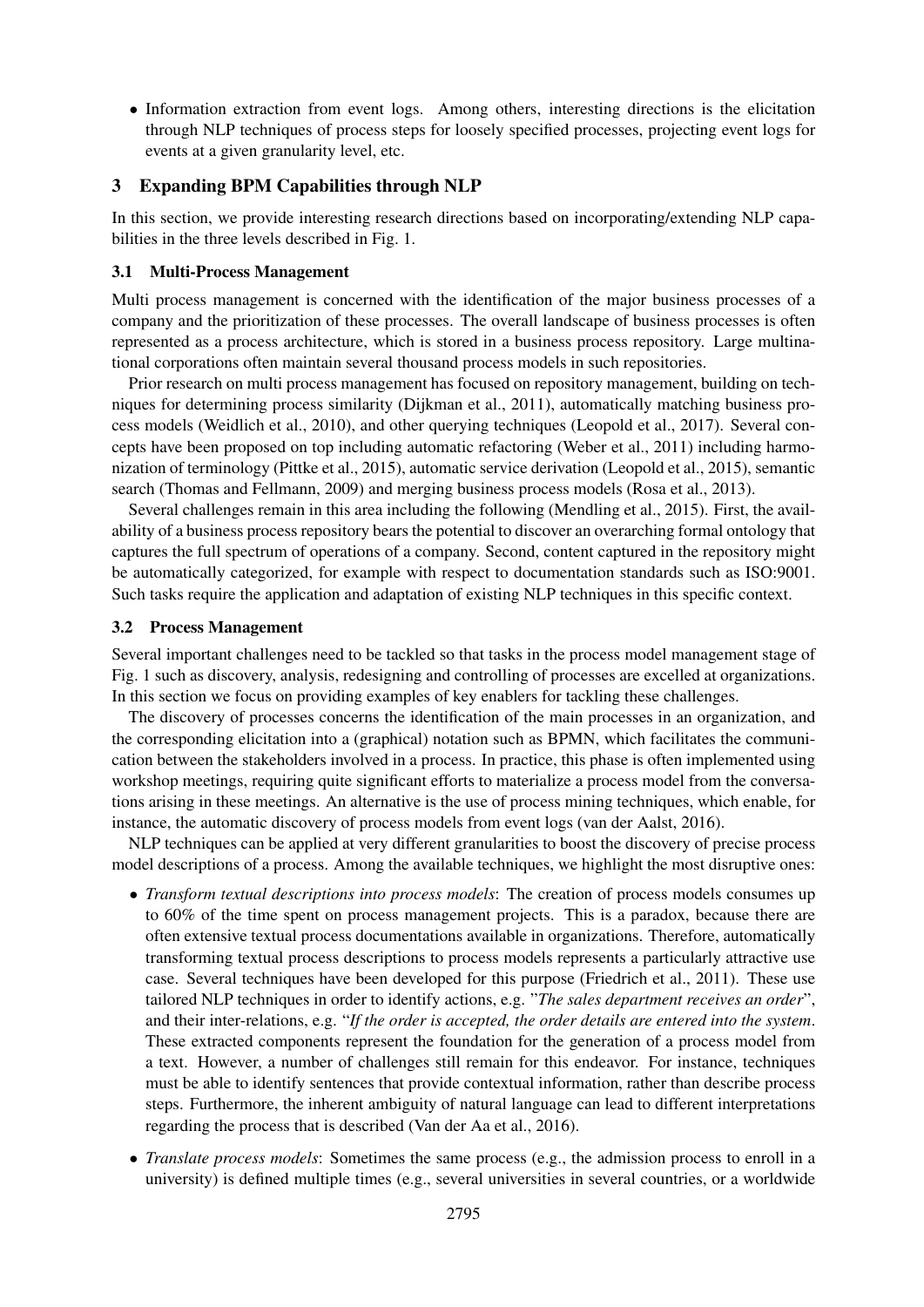company that applies a given process across several countries). In these contexts, it is crucial to have multilingual support for translating a given process model description (in any form) into a target language. For the case of process model graphical descriptions (e.g., BPMN), translation of individual model elements may be sufficient to obtain a translated description with a certain quality, since the structure of the process is retained. In contrast, translating textual descriptions of a process may become more challenging, due to the particularities each language has in describing certain constructs.

• *Text Annotation and Inference*: In the scope of the two previous use cases (from text to process models, process model translation), the difficulty of generating the output would be significantly alleviated if the text was correctly annotated, reducing the noise introduced by automatic NLP tools. One can envision that, in the narrow scope of the description of a process one could define a limited set of template annotations that address particular perspectives (control-flow, roles, data, among others) which can help a user to (partially) annotate a textual description of a process. Nowadays, there exist advanced tools for text annotation such as Brat (Stenetorp et al., 2012). From annotated textual descriptions of a process model (e.g., control-flow annotations establishing relations between two sentences), inferences can elicit new relations that can be used to have a more precise and refined descriptions (e.g., transitive closure of the relations). The same annotations could be used as training data to improve or adapt automatic languages analyzers tuned to this particular tasks.

The analysis phase is oriented towards finding weakness of current process model candidates. This phase can also be significantly improved by a tailored used of NLP techniques in particular situations. We describe here some examples of challenges to face in order to materialize such improvements:

- *Verify semantic correctness and completeness*: The semantic quality of process models is crucial to the proper understanding of business processes. A number of techniques aim to verify this quality in an automated manner. These techniques achieve this, for example, by detecting and/or correcting inconsistent use of terminology (Koschmider and Blanchard, 2007) or violations of labeling conventions (Becker et al., 2009; Leopold et al., 2013a; Van der Vos et al., 1997). Others aim to improve modeling quality by detecting common modeling errors (Gruhn and Laue, 2011) or ambiguously labeled activities (Pittke et al., 2015; Pittke et al., 2014).
- *Calculate consistency between process model and text*: As mentioned before, keeping different process descriptions helps improving the knowledge about processes across an organization. However, as processes evolve continuously, it is necessary to detect inconsistencies between process descriptions in order to ensure the expectations for process outcomes are the same for every actor (van der Aa et al., 2017). The challenge here is to find correspondences between sentences in the text and elements in the process model, and warn in case important parts are not mapped. This requires a respective NLP analysis in both process descriptions and computation of similarities while considering the different discourse level, ambiguities, anaphora/coreference in the text, among others. Fig. 2 shows an example of a possible mapping between the textual and the model description of the process.

In the redesign phase, issues detected in the previous phase are amended by a refactoring of the process model, so that the to-be model is produced. NLP-based techniques can also be oriented towards this goal:

• *Fine-tuning of semantic abstraction levels*: Larger sets of process models, so-called, process model collections, are typically hierarchically organized. This means, that process models on higher level provide a rather course-grained view of a process, while process model on a lower level provide a more detailed view. One of the major challenges in this context is to make sure that process models on the same level in the hierarchy also have a comparable level of abstraction. First works that addressed this problem have used rather simple linguistic measures, such as the specificity of individual words, to determine whether two process models provide a comparable level of abstraction (Leopold et al., 2013b). However, a solution that assesses the abstraction level based on the conveyed semantics is still missing.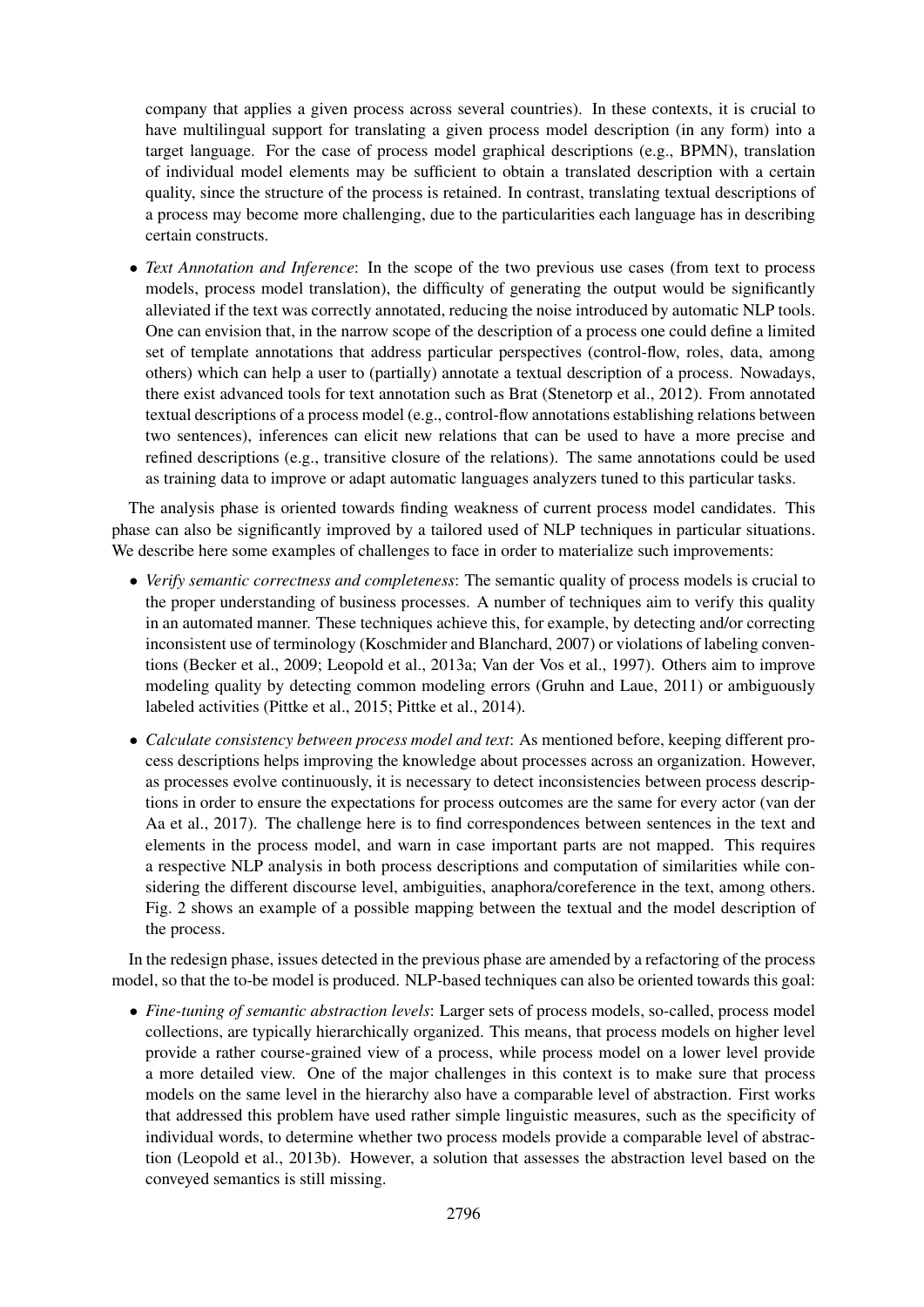• *Process description semantic auto-completion*: Process descriptions may be semantically incomplete. Ideally, a process description should be semantically complete before it is used. There are different situations where a process description could be auto-completed. For instance, imagine that the second sentence in the process description of Fig. 2 is: *A member of the sales department must check the order for a customized bike and decide its acceptance*. Semantically, this sentence suggests that there is also the possibility to reject the order of a bike. However, it is not explicit in the textual description what to do if the result of the check is negative. Warning about this incompleteness of the textual description may help improving it, by reducing its ambiguity. A similar situation may occur in the graphical description in the right, i.e., if the arc labeled *No* (and the target gateway) are missing in the process model description in Fig. 2. Some techniques are available for this task (Hornung et al., 2007), but there are still several challenges, mainly on the automation of the problem.

In the controlling phase, apart from the traditional monitoring techniques that focus on checking the performance and conformance requirements, Natural Language Generation techniques can be applied to keep different descriptions of the process available:

• *Transform process model to textual descriptions*: Not all stakeholders are able to understand a process model descriptions like the one shown at the right of Fig. 2. However, virtually everyone can understand the textual description shown at the left. Recent studies on process understandability advocate for the use of several descriptions in order to boost the understanding (Ottensooser et al., 2012). Hence, generating textual descriptions of processes that complement formal ones helps ensuring different stakeholders will have the same expectations for a certain process (Leopold et al., 2014), and NLG is a good fit for this task. There are two main challenges associated with this task. First, we need to properly infer which words from the short process model labels refer to verbs and which words refer to nouns, and due to the shortness of the labels and the lack of a proper sentences structure (e.g., consider the label *Order reservation*) this is a non-trivial task which may require domain knowledge. Second, parallel behavior as well as choices from the process model have to be communicated using a sequence of sentences, without compromising the ability of the reader to comprehend the process semantics.

#### 3.3 Instance Management

Managing the execution of a single process instance (e.g., a particular order for manufacturing a bicycle in the process of Fig. 2, e.g., case 2 of Table 1) is the primary objective of the bottom level of BPM.

There exists a significant amount of research from the last years about *conversational systems* (Mott et al., 2004), ultimately implemented as conversational bots or chatbots. Now let us assume that conversational systems are trained to support the execution of business processes. The ultimate goal would be to allow stakeholders of the process to navigate through it by means of querying a dialog system. For instance, for the process described in Fig. 2, a new worker may have doubts on what to do after a new order is received. A tailored conversation system may come into rescue, by first describing her what are the formal requirements for an order to be accepted. Then, when these requirements have been evaluated by the worker, it will communicate back to the dialogue system the outcome of the evaluation (accepted or not), and the dialogue system will provide the next step correspondingly (in case of the order being accepted, to inform the engineering department; in case of the order being rejected, finish the process). The challenge here is how to build useful conversational systems when a description of the process is available.

In general, BPM tailored conversational systems may incorporate important NLP features like semantic understanding, context resolution, NLG, among others.

### 4 Applications

### 4.1 Education

The possibility of transforming a formal process description (e.g., a BPMN like the one on the right in Fig. 2) into a text (Leopold et al., 2014), or vice-versa, as well as the ability to align a textual and a formal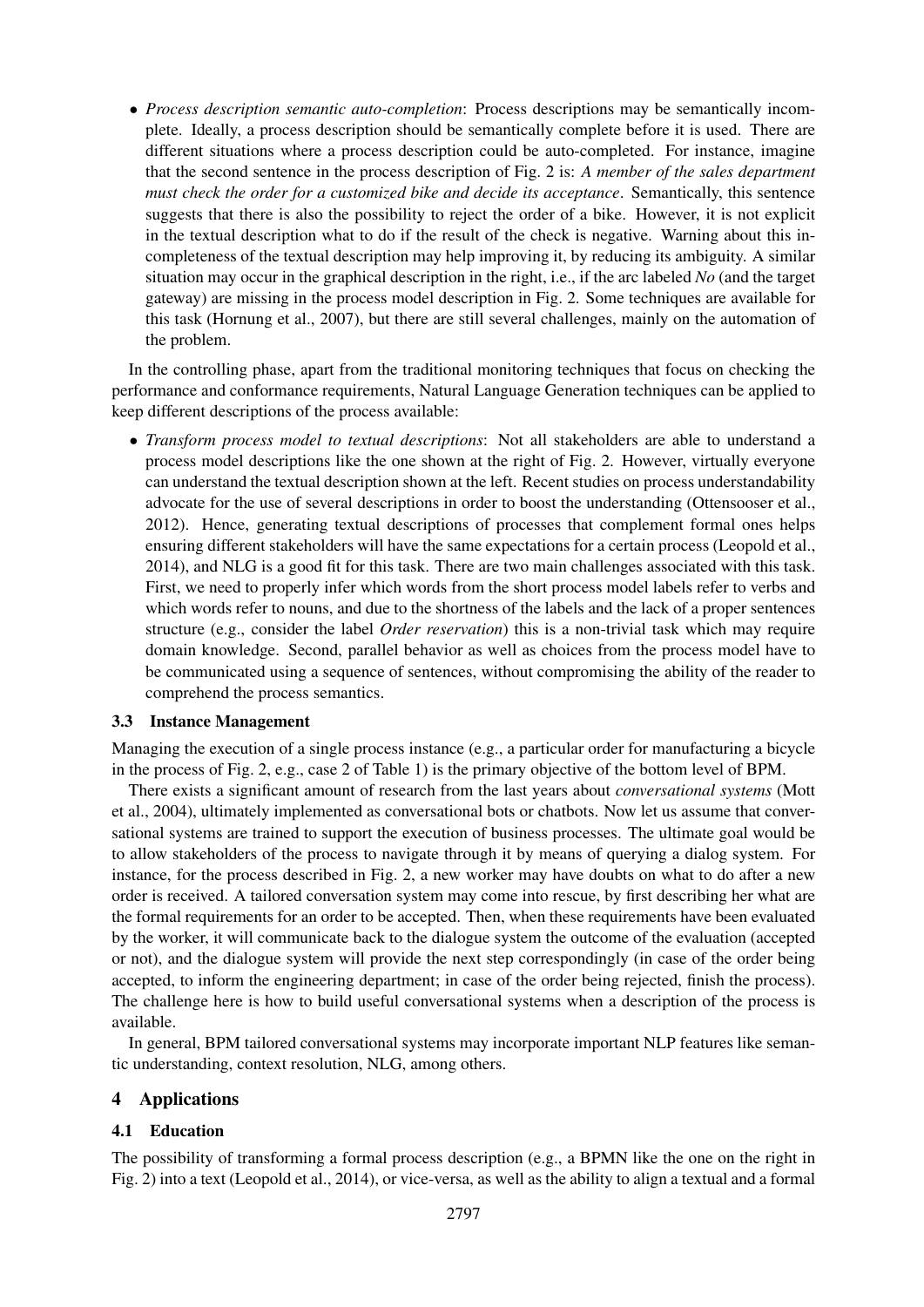description of a process (Sànchez-Ferreres et al., 2017) opens the door to a range of educational applications for modeling students (e.g. Computer Science or Business students that need to learn to formalize a process): For instance, the model created by a student can be automatically compared to the text given as statement, not only for automatic grading, but also to provide feedback regarding missing/redundant tasks or inconsistent paths in the control flow. Also, an initial model automatically generated from text can be given to the student to complete or correct.

# 4.2 Troubleshooting

An important application domain for ensuring the correct execution of a process in a organization is through tailored dialogue systems. An example of this is chatbot-aided troubleshooting (Acomb et al., 2007), where artificial agents are used to complement human operators in contact centers. So far, knowledge representation in such chatbots comprises several components like natural language understanding and/or generation, together with a planner that encompasses the possible reactions to provide (Thorne, 2017). The incorporation of process descriptions may help into attaining a more precise dialogue system, so that the planning of the dialogue is done under the constraints of the process, and that the agent can better assist the human in following the appropriate steps.

# 4.3 Regulations

Non-compliance represents a risk for many organizations. According to a recent study by Thomson Reuters, non-compliance may even represent a possible cause of bankruptcy, also for the so-called "behemoths" in the financial sector (English and Hammond, 2014). Recognizing the risk that is associated with non-compliance, organizations in a wide range of domains are stepping up their spending in order to ensure their compliance with laws, regulations, and procedures. In this context, automated compliance checking techniques that consider the process model and the event log play a crucial role thanks to their ability to automatically identify compliance violations (Accorsi and Stocker, 2012; Van der Aalst et al., 2010). For this reason, numerous approaches have been developed to perform this task (Van der Aalst et al., 2012; Weidlich et al., 2011; Awad et al., 2008). While the majority of such techniques require the allowed process behavior to be specified in formal models, such as process models or business rules, recent advances of NLP in the context of BPM overcome this restriction. In particular, a technique (van der Aa et al., 2018) has been developed that can perform compliance checks on the basis of textual process documentation. This technique employs probabilistic methods in order to deal with the inherent ambiguity of natural language, which can cause uncertainty about the truly allowed process behavior specified in a text.

# 4.4 Healthcare

Electronic health records (ERHs) contain detailed information of patients. They can and have been used for monitoring adherence to clinical guidelines. There has been several studies on how using these ERHs can lead to improving the management of patients in the healthcare domain. NLP tooling related to ERH processing can also provide a significant step towards improving the efficiency in the treatment of certain diseases (Garvin et al., 2018).

Both clinical guidelines and ERHs can be the source for elicitating formal process descriptions, using a combination of the techniques listed in the Sect. 3.2. Moreover, recent techniques for comparing process models with event logs stored in Healthcare Information Systems (HIS) have proven to be successful in improving the analysis of patients (Mans et al., 2015). We therefore envision the connection of both disciplines: on the one hand, NLP-based techniques to formalize into models ERHs or clinical guidelines, that can be then used to accurately analyze patients with the event data stored in a HIS.

# 5 Conclusions

In this paper, we have highlighted research directions and prospective applications for NLP in the area of business process management. A more intensive exchange between the two fields has the potential to significantly enhance the tool set of business process management and to fruitfully provide both practical challenges and industrial application scenarios to the NLP community.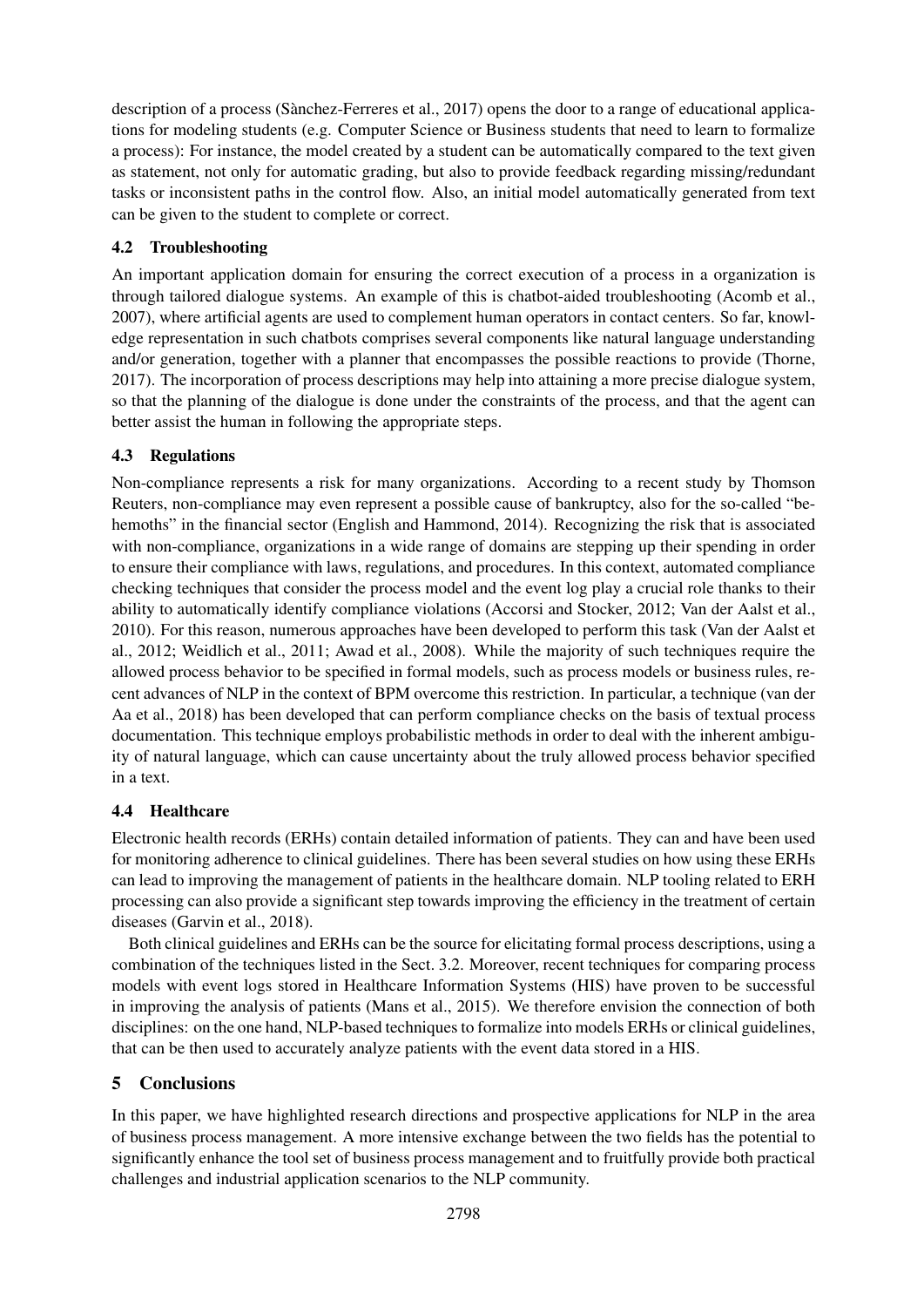#### Acknowledgements

This work supported by the Spanish Ministerio de Economía y Competitividad, under projects TIN2017-86727-C2-1-R and TIN2016-77820-C3-3-R.

#### References

- Rafael Accorsi and Thomas Stocker. 2012. On the exploitation of process mining for security audits: the conformance checking case. In *Proceedings of the 27th Annual ACM Symposium on Applied Computing*, pages 1709–1716. ACM.
- Kate Acomb, Jonathan Bloom, Krishna Dayanidhi, Phillip Hunter, Peter Krogh, Esther Levin, and Roberto Pieraccini. 2007. Technical support dialog systems: Issues, problems, and solutions. In *Proceedings of the Workshop on Bridging the Gap: Academic and Industrial Research in Dialog Technologies*, NAACL-HLT-Dialog '07, pages 25–31, Stroudsburg, PA, USA. Association for Computational Linguistics.
- Ahmed Awad, Gero Decker, and Mathias Weske. 2008. Efficient compliance checking using bpmn-q and temporal logic. In *International Conference on Business Process Management*, pages 326–341. Springer.
- Thomas Baier and Jan Mendling. 2013. Bridging abstraction layers in process mining by automated matching of events and activities. In *International Conference on Business Process Management*, pages 17–32. Springer.
- Jörg Becker, Patrick Delfmann, Sebastian Herwig, L. Lis, and Armin Stein. 2009. Formalizing linguistic conventions for conceptual models. In *Conceptual Modeling - ER 2009*, LNCS, pages 70–83. Springer Berlin Heidelberg.
- Steven Bird, Edward Loper, and Klein Ewan. 2009. *Natural Language Processing with Python*. O'Reilly Media Inc.
- Suranjan Chakraborty, Saonee Sarker, and Suprateek Sarker. 2010. An exploration into the process of requirements elicitation: A grounded approach. *J. AIS*, 11(4).
- Islay Davies, Peter Green, Michael Rosemann, Marta Indulska, and Stan Gallo. 2006. How do practitioners use conceptual modeling in practice? *Data & Knowledge Engineering*, 58(3):358–380.
- Remco M. Dijkman, Marlon Dumas, Boudewijn F. van Dongen, Reina Käärik, and Jan Mendling. 2011. Similarity of business process models: Metrics and evaluation. *Information Systems*, 36(2):498–516.
- Marlon Dumas, Marcello La Rosa, Jan Mendling, and Hajo A. Reijers. 2013. *Fundamentals of Business Process Management*. Springer Berlin Heidelberg, Berlin, Heidelberg.
- Stacey English and Susannah Hammond. 2014. *The rising costs of non-compliance: from the end of a career to the end of a firm*. Thomson Reuters.
- Kathrin Figl and Jan Recker. 2016. Exploring cognitive style and task-specific preferences for process representations. *Requirements Engineering*, 21(1):63–85.
- Fabian Friedrich, Jan Mendling, and Frank Puhlmann. 2011. Process model generation from natural language text. In Haralambos Mouratidis and Colette Rolland, editors, *Advanced Information Systems Engineering*, pages 482–496, Berlin, Heidelberg. Springer Berlin Heidelberg.
- Hornung Jennifer Garvin, Youngjun Kim, Temple Glenn Gobbel, E. Michael Matheny, Andrew Redd, E. Bruce Bray, Paul Heidenreich, Dan Bolton, Julia Heavirland, Natalie Kelly, Ruth Reeves, Megha Kalsy, Kane Mary Goldstein, and M. Stephane Meystre. 2018. Automating quality measures for heart failure using natural language processing: A descriptive study in the department of veterans affairs. *JMIR Med Inform*, 6(1):e5, Jan.
- V. Gruhn and R. Laue. 2011. Detecting Common Errors in Event-Driven Process Chains by Label Analysis. *Enterprise Modelling and Information Systems Architectures*, 6(1):3–15.
- Thomas Hornung, Agnes Koschmider, and Andreas Oberweis. 2007. Rule-based autocompletion of business process models. In *CAiSE'07 Forum, Proceedings of the CAiSE'07 Forum at the 19th International Conference on Advanced Information Systems Engineering, Trondheim, Norway, 11-15 June 2007*.
- Agnes Koschmider and Emmanuel Blanchard. 2007. User assistance for business process model decomposition. In *Proceedings of the 1st IEEE International Conference on Research Challenges in Information Science*, pages 445–454.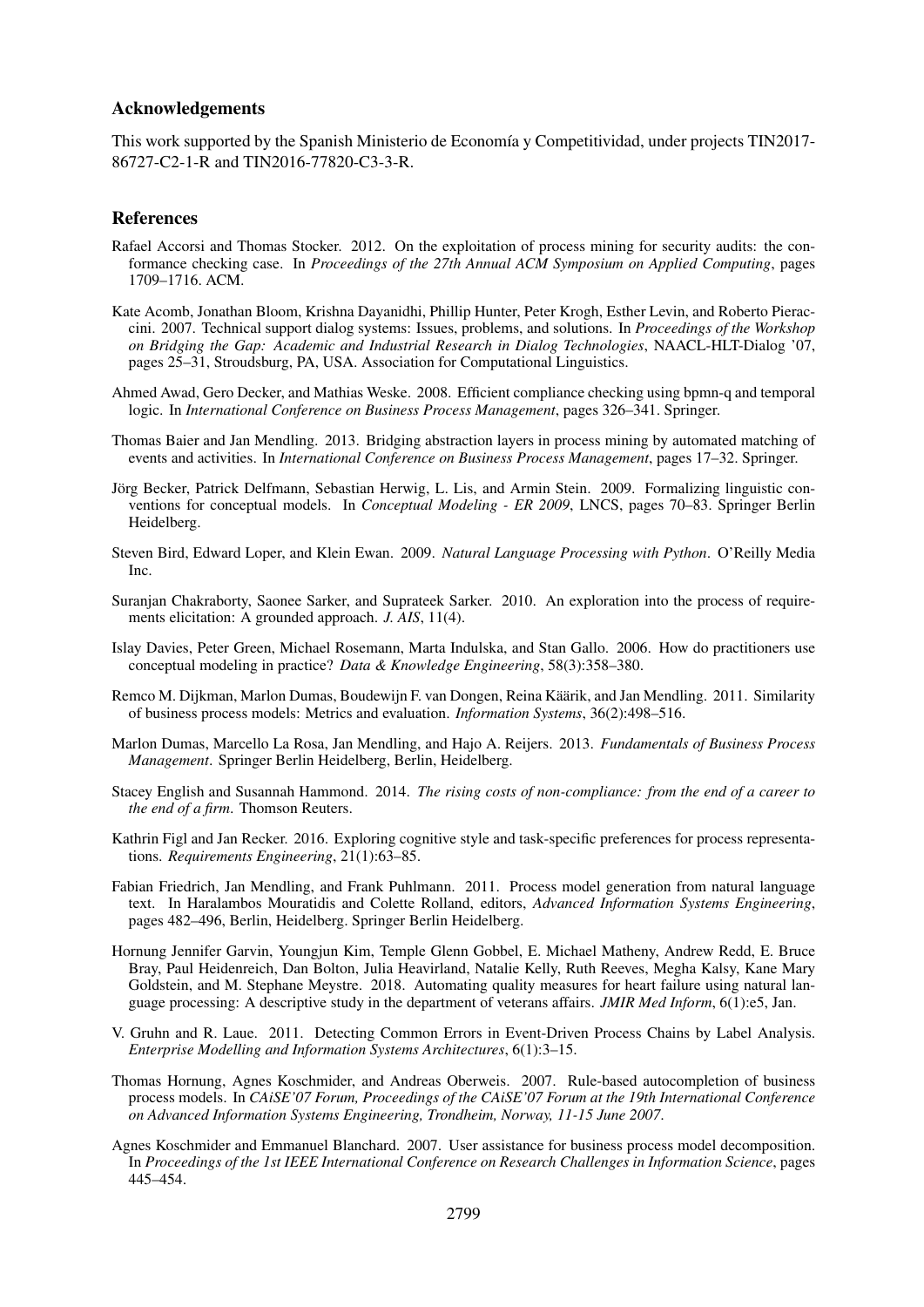- Stefan Krumnow and Gero Decker. 2010. A concept for spreadsheet-based process modeling. In *International Workshop on Business Process Modeling Notation*, pages 63–77. Springer.
- Henrik Leopold, Rami-Habib Eid-Sabbagh, Jan Mendling, Leonardo Guerreiro Azevedo, and Fernanda Araujo Baiao. 2013a. Detection of naming convention violations in process models for different languages. ˜ *Decision Support Systems*, 56:310–325.
- Henrik Leopold, Fabian Pittke, and Jan Mendling. 2013b. Towards measuring process model granularity via natural language analysis. In *Business Process Management Workshops - BPM 2013 International Workshops, Beijing, China, August 26, 2013, Revised Papers*, pages 417–429.
- Henrik Leopold, Jan Mendling, and Artem Polyvyanyy. 2014. Supporting process model validation through natural language generation. *IEEE Trans. Software Eng.*, 40(8):818–840.
- Henrik Leopold, Fabian Pittke, and Jan Mendling. 2015. Automatic service derivation from business process model repositories via semantic technology. *Journal of Systems and Software*, 108:134–147.
- Henrik Leopold, Han van der Aa, Fabian Pittke, Manuel Raffel, Jan Mendling, and Hajo A Reijers. 2017. Searching textual and model-based process descriptions based on a unified data format. *Software & Systems Modeling*, pages 1–16.
- Henrik Leopold. 2013. *Natural language in business process models*. Ph.D. thesis, Springer.
- Christopher D. Manning, Mihai Surdeanu, John Bauer, Jenny Finkel, Steven J. Bethard, and David McClosky. 2014. The Stanford CoreNLP natural language processing toolkit. In *Proceedings of the 52nd Annual Meeting of the Association for Computational Linguistics: System Demonstrations*, pages 55–60.
- Ronny Mans, Wil M. P. van der Aalst, and Rob J. B. Vanwersch. 2015. *Process Mining in Healthcare Evaluating and Exploiting Operational Healthcare Processes*. Springer Briefs in Business Process Management. Springer.
- Jan Mendling, Henrik Leopold, and Fabian Pittke. 2015. 25 challenges of semantic process modeling. *International Journal of Information Systems and Software Engineering for Big Companies*, 1(1):78–94.
- Jan Mendling, Bart Baesens, Abraham Bernstein, and Michael Fellmann. 2017. Challenges of smart business process management: An introduction to the special issue. *Decision Support Systems*, 100:1–5.
- Jan Mendling. 2008. *Metrics for process models: empirical foundations of verification, error prediction, and guidelines for correctness*, volume 6. Springer Science & Business Media.
- Bradford W. Mott, James C. Lester, and Karl Branting. 2004. Conversational agents. In *The Practical Handbook of Internet Computing.*
- Avner Ottensooser, Alan Fekete, Hajo A. Reijers, Jan Mendling, and Con Menictas. 2012. Making sense of business process descriptions: An experimental comparison of graphical and textual notations. *Journal of Systems and Software*, 85(3):596–606.
- Lluís Padró and Evgeny Stanilovsky. 2012. Freeling 3.0: Towards wider multilinguality. In *Proceedings of the Language Resources and Evaluation Conference (LREC 2012)*, Istanbul, Turkey, May. ELRA.
- Keith Thomas Phalp, Jonathan Vincent, and Karl Cox. 2007. Improving the quality of use case descriptions: empirical assessment of writing guidelines. *Software Quality Journal*, 15(4):383–399.
- Fabian Pittke, Henrik Leopold, and Jan Mendling. 2014. When language meets language: Anti patterns resulting from mixing natural and modeling language. In *Business Process Management Workshops*, pages 118–129. Springer.
- Fabian Pittke, Henrik Leopold, and Jan Mendling. 2015. Automatic detection and resolution of lexical ambiguity in process models. *IEEE Transactions on Software Engineering*, 41(6):526–544.
- Jan Recker, Norizan Safrudin, and Michael Rosemann. 2012. How novices design business processes. *Information Systems*, 37(6):557–573.
- Hajo A Reijers, Henrik Leopold, and Jan Recker. 2017. Towards a science of checklists. In *Proceedings of the 50th Hawaii International Conference on System Sciences*.
- Marcello La Rosa, Marlon Dumas, Reina Uba, and Remco M. Dijkman. 2013. Business process model merging: An approach to business process consolidation. *ACM Transactions on Software Engineering and Methodology*, 22(2):11:1–11:42.